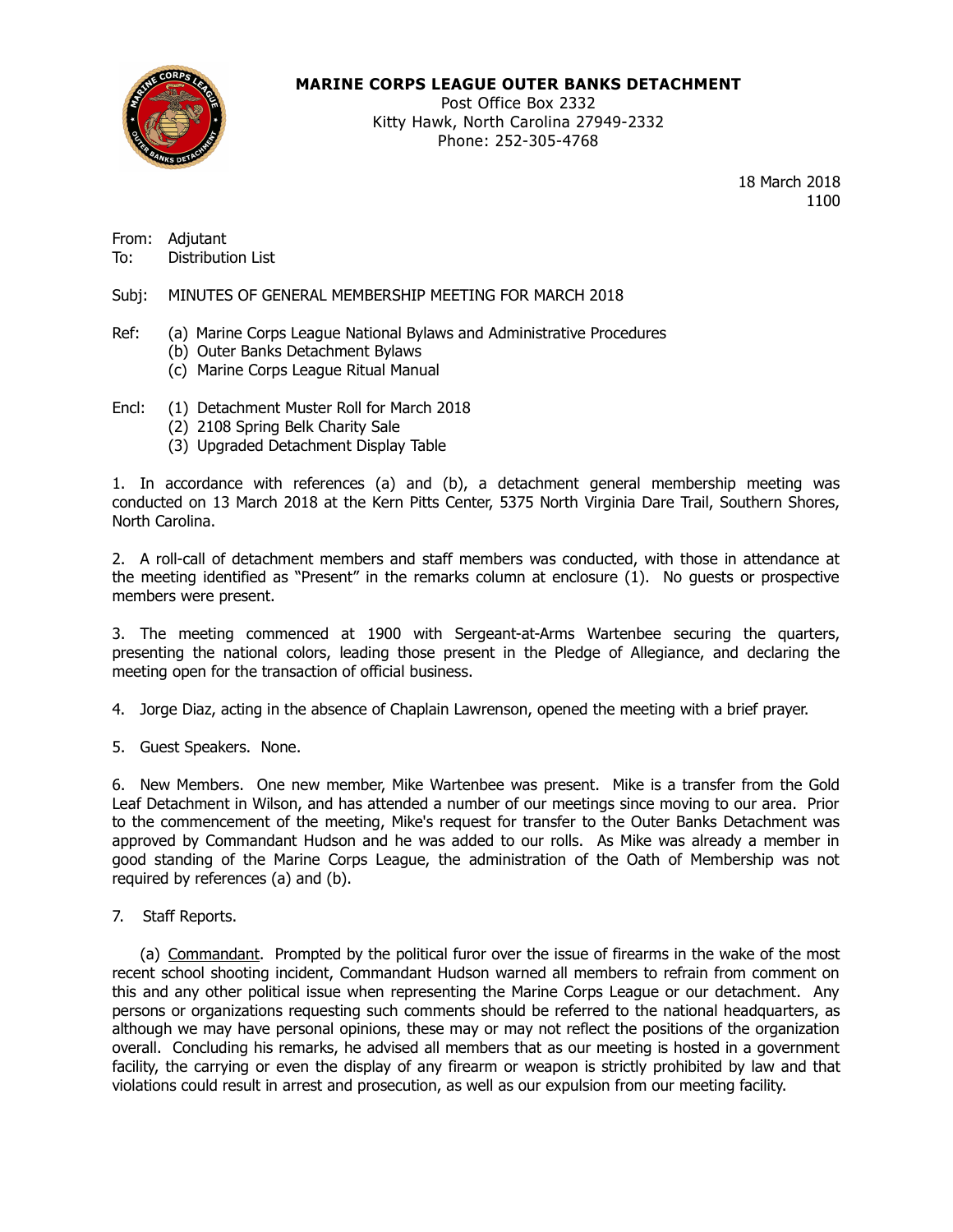#### (b) Senior Vice-Commandant. N/A

(c) Junior Vice-Commandant. Ray Bowser reported that he has been active on Facebook to identify those in our community who have served as Marines in an effort to inform them about our detachment. Continuing, he stated that he has had a great deal of response and identified many local residents with prior Marine Corps service—much more than he realized. With some additional effort, this may prove to be beneficial in adding new and younger members to our detachment. Commandant Hudson commended this effort and encouraged Ray to invite those he identified to our next free breakfast social on 3 April 2018 as this is an excellent way for local Marines to get to meet and know their fellow Marines residing in our area.

(d) Judge Advocate. Although Russ Laney was not present at our meeting, he reported to Adjutant Yanacek earlier in the day that his absence was due to a conflicting meeting that he was attending in Currituck. The meeting was to brief their local community about the efforts of the Dare County Veteran's Advisory Council and encouraging them to form a similar organization to address veteran's needs in Currituck County.

(e) Junior Past-Commandant. N/A

(f) Adjutant. Robert Yanacek reported that we have 45 members on the rolls at this time, which is an gain of one since last month. Our newest member, Mike Wartenbee, was joined to the rolls as previously described in paragraph 6. Of those currently on the rolls, 40 (88.9-percent) are current in their membership dues. This figure represents a slight improvement since last month when it was reported that 88.6-percent of our members were in a good-standing status.

#### (g) Chaplain. N/A

(h) Paymaster. Jorge Diaz briefed his financial report, including a detailed list of all income and expenditures since our last meeting. His report also included the detachment's current account balance. Jorge's written financial report was examined, briefly discussed, and accepted with no discrepancies noted. Concluding, Jorge added that as always, his records are available for review by any member of the detachment upon request.

(i) Quartermaster. Dennis Thompson reported that we currently have an extra-large polo shirt and jacket in stock, and that any member desiring to purchase any of these items may do so following the conclusion of our meeting at a cost of \$23 for either.

- (j) Sergeant-at-Arms. None.
- 8. Old Business
	- (a) Awards Presentation. None.

(b) Recruiting and Retention. Adjutant Yanacek reported that five members remain delinquent in their dues. Of the five, one will be dropped from the rolls on 1 April while the remaining four will be dropped in late August and early September unless dues payment is received. Adjutant Yanacek continued by reporting that three of these five have moved out of our area and will not be renewing, and that the remaining two have not responded to e-mails or letters that were mailed to them. Commandant Hudson inquired as to why we are continuing to carry members in a delinquent status for such a long period to time rather than just dropping them from our rolls. Adjutant Yanacek explained that it has been the policy of the national headquarters to retain those in a delinquent status for period of one year before removing them from the rolls. Noting the term "policy," Commandant Hudson asked whether any could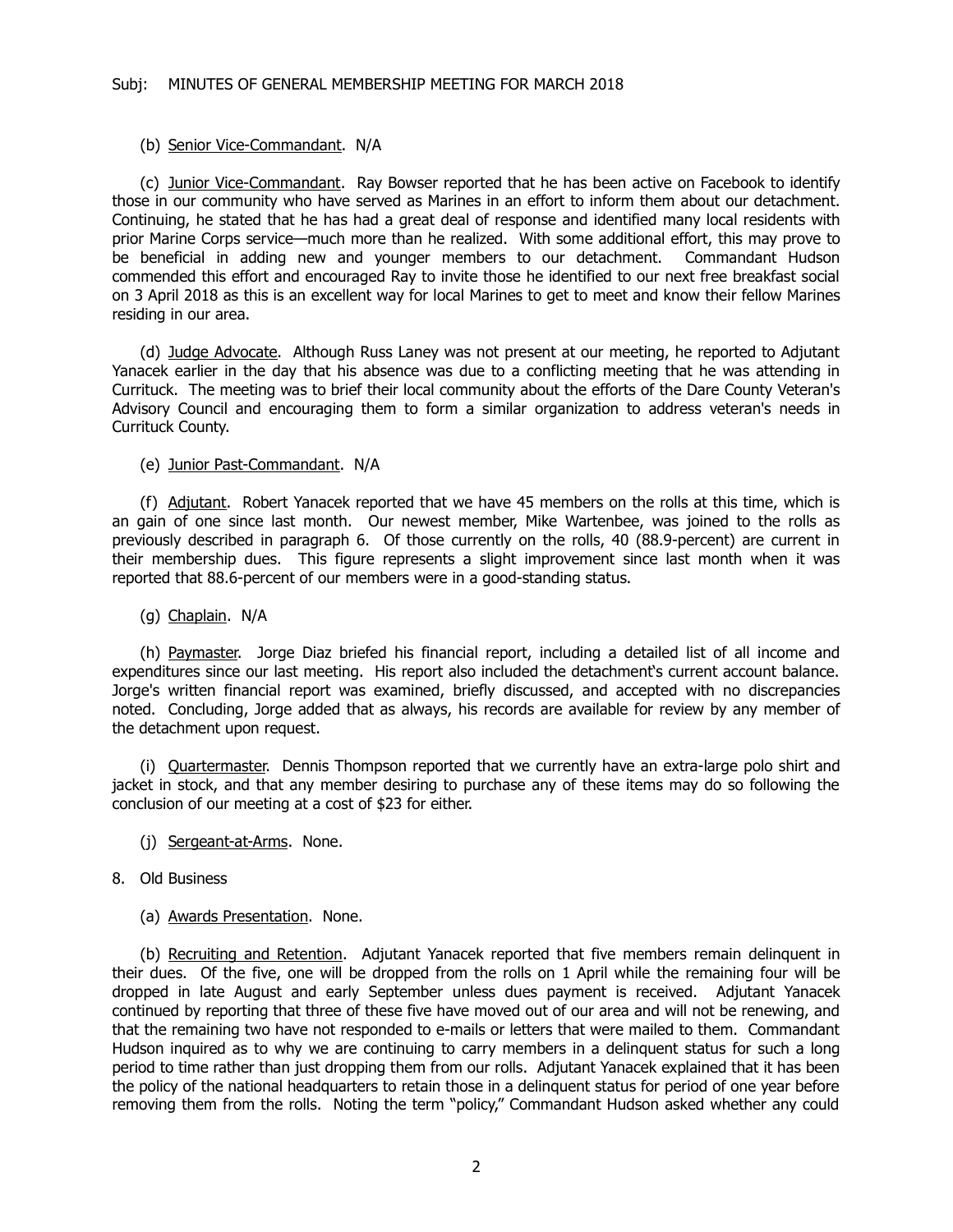be dropped from the rolls before one year in a delinquent status had elapsed. Adjutant Yanacek replied that the precise language addressing this issue in reference (a) appeared to provide a means to do so as it stated "Such member shall be retained in the delinquent status for a maximum of one year," the key term being "maximum." This may provide latitude to purge our roster of those who should no longer be carried on the rolls. Per Commandant Hudson's instruction, this issue will be addressed by Adjutant Yanacek for clarification and action via the chain-of-command, with results being reported at our meeting in April.

(c) Grants and Donations. Adjutant Yanacek reported that he submitted his documented hours of volunteer service to the Walmart Foundation's "Volunteerism Always Pays" grant program on 7 March. This grant request is currently pending review by the Walmart Foundation with an estimated turnaround time of about one-month. Regarding an in-store Walmart community grant that he was encouraged to submit, Adjutant Yanacek reported that his application was rejected by the Walmart Foundation, citing their policy to only accept community grant applications from 501(c)3 and 501(c)19 organizations. Being a 501(c)4 organization, the Marine Corps League does not meet this basic criteria. Questioning this policy, Commandant Hudson inquired as to why the Marine Corps League was not established under the provisions of a 501(c)19 veteran's organization, when similar veteran's organizations such as the American Legion and Veterans of Foreign Wars were established under this section of the Tax Code. Obviously, no one present was able to answer this question as this organizational decision was made long ago in 1946. Commandant Hudson instructed Adjutant Yanacek to raise this specific question at the upcoming Department of North Carolina (DoNC) quarterly meeting and report back at our meeting during the month of May.

(d) Sickbay. Adjutant Yanacek reported that we currently have a number of members who are ill or injured. These include Mike Keating, Jack Figura, Ron Boyce, and Tom Hunley. Mike was recently hospitalized with pneumonia, and although he is home recuperating, he has also been having difficulty in walking. Jack Figura remains weak from his post-chemotherapy medications, and although he would like to attend our various events, he can seldom muster enough strength to do so. Ron Boyce is in high spirits and awaiting for swelling to subside before be can be fitted with a permanent prosthetic legwhich he hopes to be at the end of this month. Lastly, Tom Hunley had cataract surgery earlier this month, and although the procedure went well, Tom underwent a radio-frequency ablation procedure today in Chesapeake to reduce his back pain. Please keep these members in your thoughts and prayers for a speedy and complete recovery.

(e) Marine in Need. None.

(f) Website and Marketing. Adjutant Yanacek reported that our website and Facebook pages are upto-date. This includes photographs from our recent breakfast social, the inclusion of all recently received letters of thanks, and news releases announcing our sponsorship of a youth baseball team and our approval as a certifying organization for the President's Volunteer Service Award. In addition, the biography for our new sergeant-at-arms has been completed and will be uploaded to our website following the meeting. Much of the information recently added to our website was also published on the detachment's Facebook page, he continued. This flurry of new information on Facebook, as well as Paymaster Diaz's use of free advertising credits to promote our news release concerning the President's Volunteer Service Award has driven traffic to our page and has positively impacted on the penetration of our target market. This is clearly evident as the number of persons following our Facebook page has increased from 156 to 195 since our last meeting. Adjutant Yanacek then stressed the importance of ensuring that our Facebook page remain both interesting and current, as doing so will continue to attract new and younger followers since each person following our page receives exposure to our organization and its efforts. In addition, Adjutant Yanacek has given each member of the detachment staff with a personal Facebook account administrative privileges to post information on our Facebook page, and to invite their respective family and friends to follow our page. Inviting friends and family to follow our page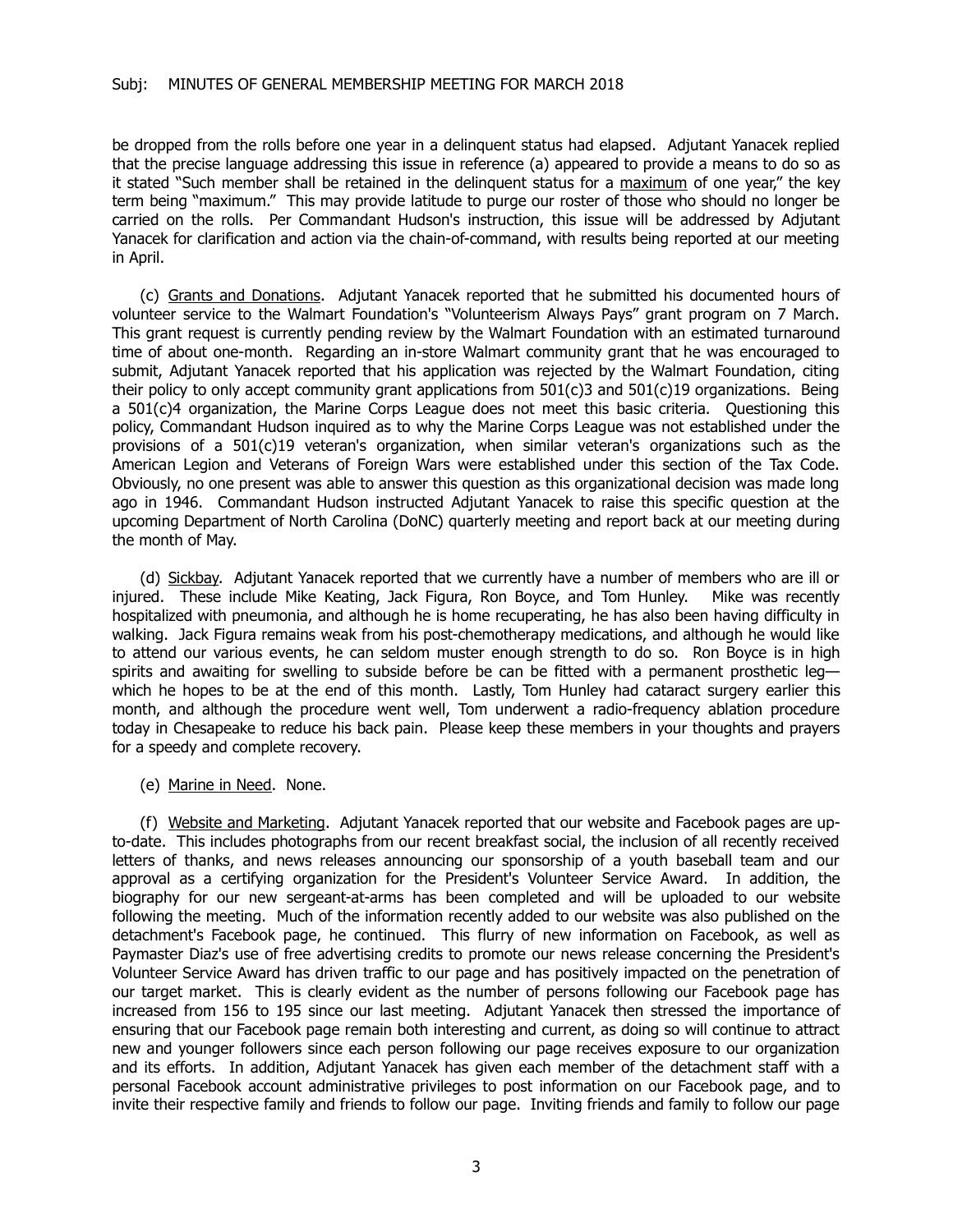has the potential to exponentially increase the distribution of our name and events to the local public. social media, and currently Facebook, is the easiest and most cost-effective way to promote an organization's message and we must master this marketing medium to continue to grow our detachment.

(g) Social Activity. Adjutant Yanacek reported that on 6 March, nine members and one guest met for the free breakfast social offered to veterans at the Jolly Roger restaurant in Kill Devil Hills. Robert added that everyone in attendance enjoyed both the food and company. Next month's breakfast social will be on 3 April 2018 at 0900. All hands are invited and encouraged to attend.

(h) Administration. Adjutant Yanacek reported that he submitted a request to the national headquarters on 5 March to update our detachment's listing on their website. The current listing has not yet been updated to reflect our new commandant, despite the fact that it should have automatically been done following the submission of our Report of Officer Installation on 30 January 2018. Follow-up will be performed to ensure that this gets accomplished in the near future. The same issue with the detachment listing on the DoNC website was also identified, however our listing has now been updated and is correct. In addition, Adjutant Yanacek completed and submitted to the DoNC our quarterly report and a summary report for our 2018 Toys for Tots campaign. Adjutant Yanacek concluded is report on administrative actions by stating that his request to correct the misspelling of the name of one of our members on the national membership roster has been completed.

(i) Correspondence. Paymaster Diaz reported that he received a letter of thanks from the Inter-Faith Community Outreach for our recent donation, and that he passed this letter to the adjutant for addition to our website. Adjutant Yanacek responded that this letter has been uploaded to our website and can be viewed by both members and the general public. Further adding to this report, Adjutant Yanacek received three additional pieces of correspondence: A letter of thanks from the Sergeant Earl Murray Foundation for our \$500 donation to their "shop-with-a-cop" program; a letter from Sergeant Mac Foundation requesting our support for their National Wreath Project for 2018, and; a letter from Dare County Special Olympics requesting our support for their 2018 annual fund. The letter of thanks from the Sergeant Earl Murray Foundation, like all letters of thanks we receive, is available for viewing on our website. The remaining two letters required no action since both of these organizations have donations already programmed into our approved 2018 budget.

(j) Adopt-A-Beach Cleanup. Adjutant Yanacek reported that our next cleanup scheduled for Tuesday, 20 March 2018 at 1000 is in doubt due to the ongoing construction at the site which precludes parking. Commandant Hudson inquired as to when construction would be completed and suggested that cleanup activities be suspended until such time that the work is completed. Adjutant Yanacek replied that he received notification from the Town of Kill Devil Hills, via an e-mail from Craig Clark, that the construction would not be completed until sometime this summer. Continuing, he agreed that in light of the parking access issue, the best course of action would be to cease cleanup activities until such time that construction is completed—especially in light of the fact that an employee of the Town of Kill Devil Hills has been observed numerous times performing routine lawn-care and maintenance activities. Accordingly, Adjutant Yanacek will notify the program's sponsor, the Surfrider Foundation, of our intent to suspend cleanup activities until such time that construction at the site has been completed.

(k) Saint Patrick's Day Parade. Commandant Hudson reported that the Kelly's Annual Sait Patrick's Day Parade will be held this Sunday, 18 March 2018 and encouraged all members to attend this fun event. Members participating in this event will meet at the American Legion Post in Kill Devil Hills at 1200 and be transported to the parade's starting point. Adjutant Yanacek then provided a list of the ten members who had previously indicated their intent to participate and reminded those present that those unable to march the parade's one-mile route may still participate by riding on the veterans float. Two additional members then indicated that although they could not guarantee their participation, they would make an effort to attend. Adjutant Yanacek also reported that he has turned over the detachment colors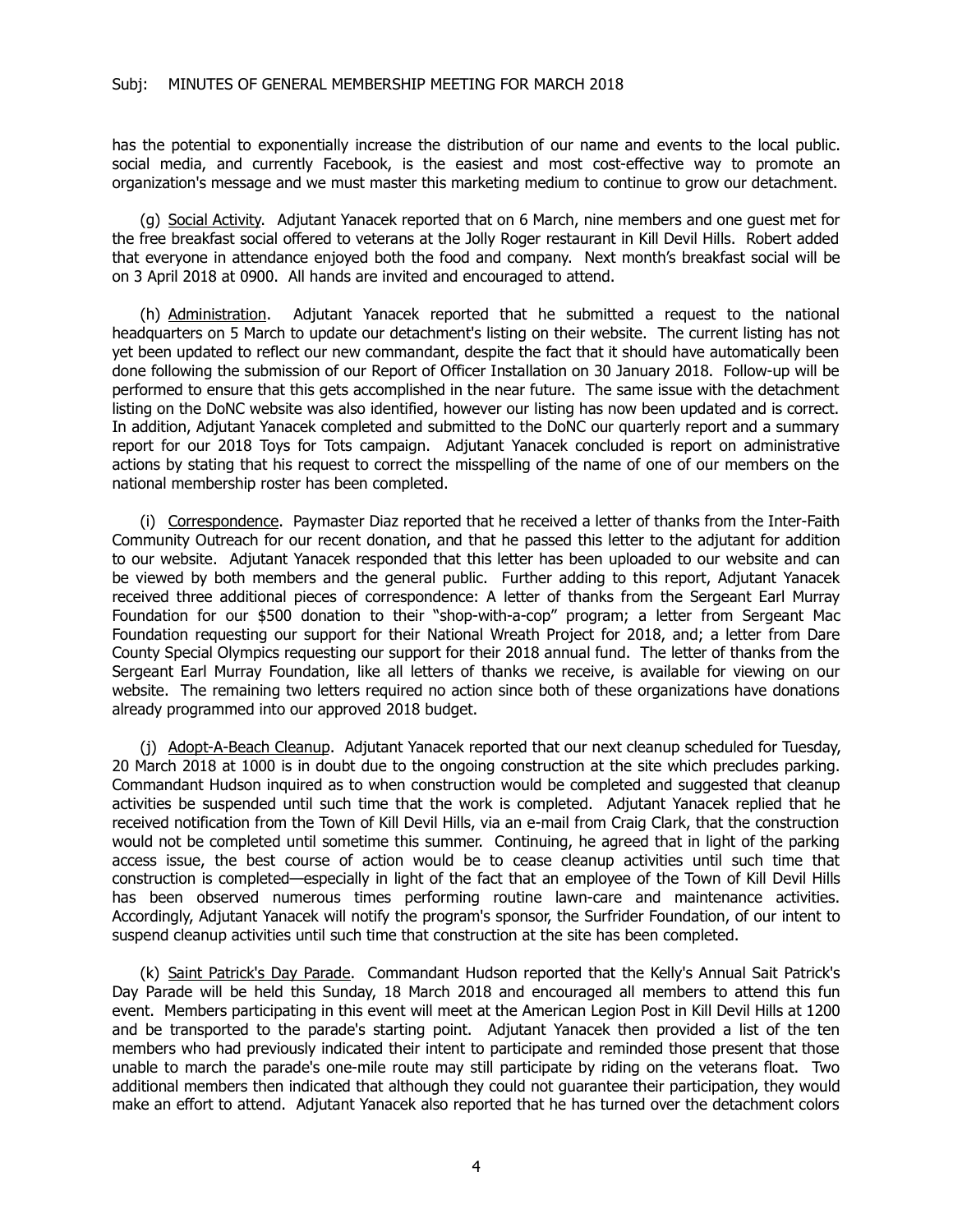to Tim Gregory, who will in turn, transport them to the event for use in the joint veterans organization color guard. In addition, he will personally ensure that the detachment's parade banner is ready at the parade's staging area just prior to the event. Before closing discussion on this this topic, Adjutant Yanacek inquired as to whether we are planning to purchase candy to hand out to the children along the route. Led by Quartermaster Thompson's enthusiasm to do so, those present agreed to purchase sufficient candy for the event. Adjutant Yanacek agreed to make the necessary purchase and will coordinate with Paymaster Diaz for reimbursement of the expenses.

(l) Youth Baseball Sponsorship. Adjutant Yanacek reported that he informed Daryl Davies of the OBX Baseball League that our membership decided that our sponsored team's uniforms should reflect "OBX Marines." Daryl will be the one actually performing the printing-work for the uniforms. In addition, action was taken to ensure that our detachment was correctly listed on the OBX Baseball League's website, including a hyper-link to our detachment website. Commandant Hudson inquired as to when play would begin to which Adjutant Yanacek replied that the opening game for the 13 to 15 year old league has not yet been released, however play would definitely not begin until the latter part of June.

(m) President's Volunteer Service Award. Adjutant Yanacek reported that the Outer Banks Detachment was approved as a "certifying organization" for the President's Volunteer Service Award on 26 February, and as such, has the distinction being the first such organization in the eastern part of North Carolina. Accordingly, the detachment now has the authority to recognize those who perform volunteer service with the President's Volunteer Service Award—an award that includes a congratulatory letter signed by the President of the United States. This award may only be presented to individuals or groups who meet the program's specific criteria—primarily based on the number of hours of authorized volunteer service performed on an annual basis. As a certifying organization, we have been delegated the authority to decide which type of volunteer service we will accept and are required to bear the cost of each award we authorize—ranging from \$5 to \$10.50 per award. Further details will be published in the near future.

(n) Installation of Detachment Officers. Mike Wartenbee was administered the Oath of Office by Commandant Hudson as the detachment sergeant-at-arms per the ritual prescribed in reference (c). Following the meeting, Adjutant Yanacek will ensure that the Report of Officer Installation, required by reference (a), is forwarded as prescribed.

(o) Department of North Carolina Quarterly Meeting. Commandant Hudson reported that the Department of North Carolina's quarterly meeting in Greenville on 20 and 21 April will be attended by Adjutant Yanacek and Sergeant-at-Arms Wartenbee. Both have already reserved their lodging and submitted their pre-registration form to the hosting detachment.

(p) Armed Forces Day. Per the instruction at our previous meeting, Adjutant Yanacek submitted a request to the Kitty Hawk Walmart store to conduct a Marine Corps Rose distribution event on Armed Forces Day, 19 May 2018. This event had been suggested as a means of generating additional income and expanding our public awareness. Adjutant Yanacek's request was approved by Walmart on 22 February and our members will be permitted to distribute roses, solicit donations, and conduct recruiting operations outside of the store on Saturday, 19 May from 0900 to 1700. Although the times are somewhat flexible, the number of hours we will be permitted on the premises to conduct this event cannot exceed eight-hours. An e-mail to our membership to request assistance in staffing this event will be sent as the date draws closer.

(q) Spring Belk Charity Sale. Adjutant Yanacek reported that planning for the Spring Belk Charity Sale has been completed and our schedule has been established. This year's sale event will be held on Saturday, 5 May 2018 from 0600 to 1000. Our ticket sale schedule commences on 31 March and continues each Saturday and Sunday during April at the Belk in Kill Devil Hills, excluding Easter Sunday on 1 April. Specific times for each day are detailed at enclosure (2), along with a listing of those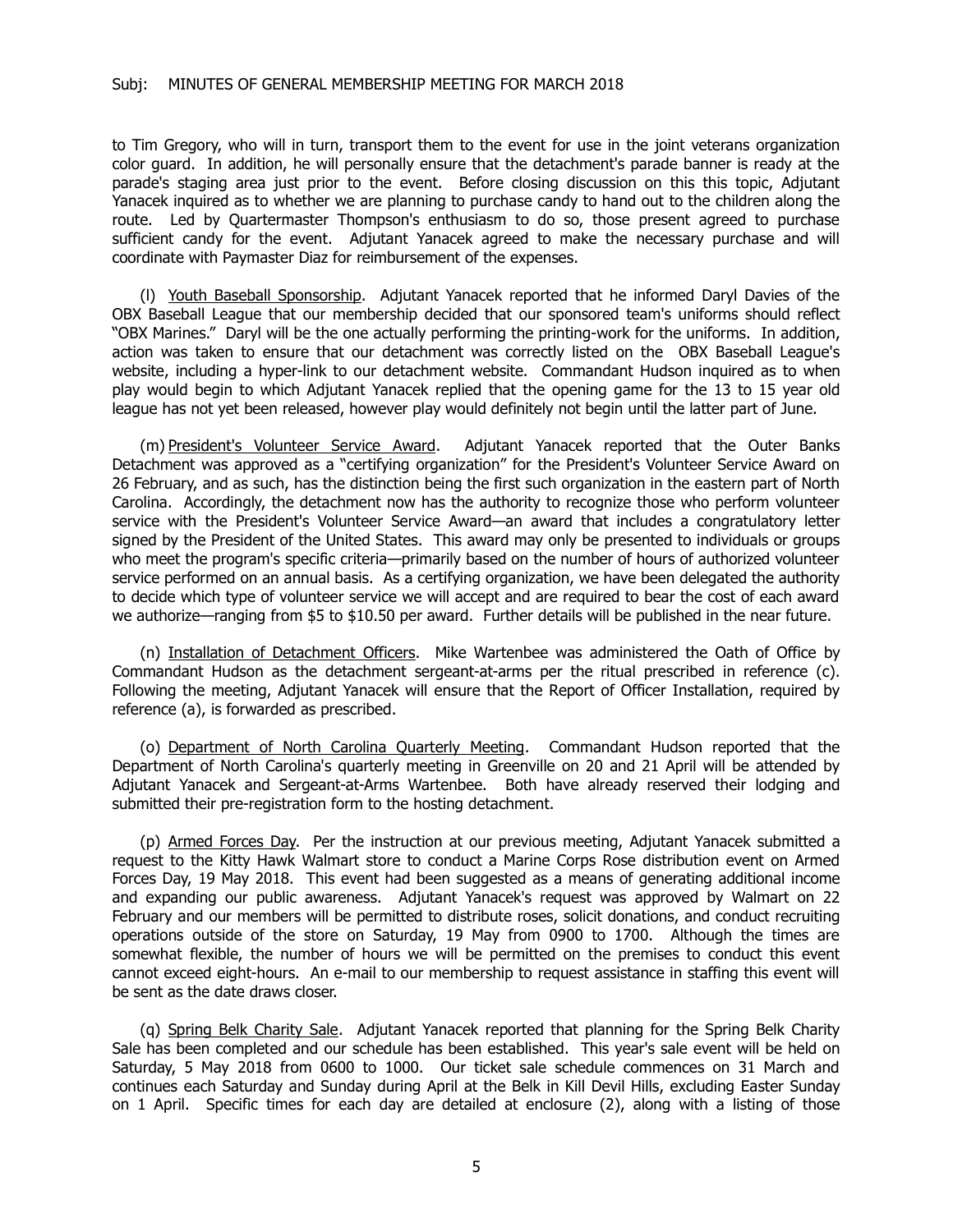#### Subj: MINUTES OF GENERAL MEMBERSHIP MEETING FOR MARCH 2018

members who have already committed to assist. Commandant Hudson requested that all members consider volunteering for at least one two-hour shift in support of this effort, emphasizing its importance by pointing out that since 2011 the detachment has raised over \$15,000 at these fundraising events. Sergeant-at-Arms Wartenbee, being relatively new to our area, was unfamiliar with this event and requested an explanation as to how this program worked. Adjutant Yanacek then briefed the program explaining that each year Belk conducts two private sales in their stores where shoppers receive discounts on the majority of their merchandise ranging from 20 to 75-percent. In order for customers to gain admission to this exclusive sale, they must purchase a ticket for \$5 from an organization such as ours. The organization selling the ticket is permitted to keep the \$5, while the customer gains admission to the sale and receives \$5 off their purchase during the sale times in addition to the discounted prices. Continuing, he explained that those purchasing more than one ticket may use each ticket to receive the additional \$5 discount, however only one ticket may be used per sales transaction. Adjutant Yanacek concluded by adding that the first one-hundred shoppers to enter the store on the day of the sale will also be provided a Belk gift-card, with a value ranging from \$5 to \$1,000 that may also be used toward purchases.

(r) Outer Banks Seafood Festival. Adjutant Yanacek reported that on 2 March he submitted the application for the Outer Banks Detachment to participate in this event as a non-profit vendor. In conjunction with the submission of the application, the requisite \$75 participation fee was also paid with a detachment draft provided by Paymaster Diaz. As only ten non-profit organizations will be permitted to participate this year, timely submission was vital. Adjutant Yanacek also confirmed that our application was processed and accepted and that the only other item that will be needed is to provide a copy of our general liability policy once it renews in September 2018. The festival officials are aware of this and have indicated that, as in the past, our submission of the policy when it renews will not be a problem. The Seafod Festival will be held this year on Saturday, 20 October 2018 from 1030 to 1800. Further details will be published at a later date.

(s) Change in Accounting Period. Paymaster Diaz and Adjutant Yanacek completed and submitted Internal Revenue Service (IRS) Form 990-EZ for accounting period 1 August to 31 December 2017. The completion and filing of this form was necessary to change our accounting period to an annual basis as prescribed in reference (b). Once accepted by the IRS, Paymaster Diaz will notify the DoNC. In addition, all future submissions to maintain our tax-exempt status will be submitted using IRS Form 990-N (e-Postcard) no later than 15 May each year—with our next filing for 2018 due by 15 May 2019.

#### 9. New Business

(a) Upgrade of Detachment Display Table. The detachment has an upgraded display table for use at our various events! The table was set up and displayed for all members to see prior to the meeting by Adjutant Yanacek and Quartermaster Thompson. Adjutant Yanacek explained that through the generosity of an undisclosed donor, he was able to purchase a number of items to enhance our detachment display at various events. Utilizing our existing six-foot folding table, the upgraded display items along with our recently revised business cards and promotional brochure, was acquired to present a more professional and orderly appearance, thereby enhancing our image to the public as the premiere local veterans organization. Included with this upgrade is a fitted red cloth table covering, a custom black cloth table runner displaying our detachment emblem, new informational display frames, an acrylic business card and brochure holder, a chip credit card reader, and a black acrylic donation box that displays our detachment emblem and advertises our ability to accept donations by cash, check, or credit card. A photographic image of the upgraded display is provided for informational purposes at enclosure (3). Remarks from those present were very favorable, and our display is now ready for its first use for the sale of tickets to the Belk Charity Sale at the end of the month.

10. Acting-Chaplain Diaz closed the meeting with a prayer.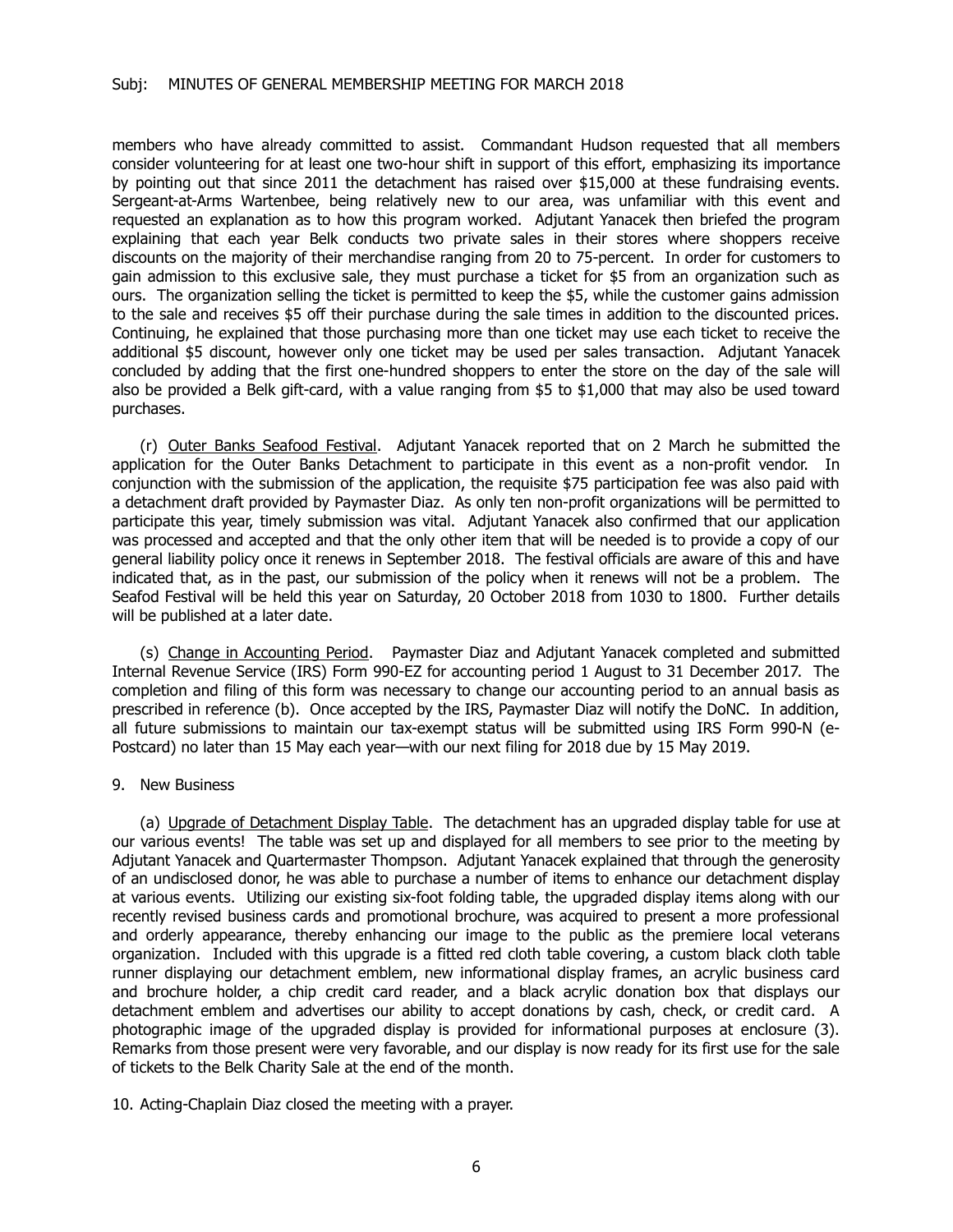11. The meeting concluded at 1958 with Sergeant-at-Arms Wartenbee retiring the national colors and declaring the meeting closed until 10 April 2018, when the detachment's membership will reconvene for the transaction of official business.

Robert J. Yanacek

Robert J. Yanacek Adjutant

DISTRIBUTION: A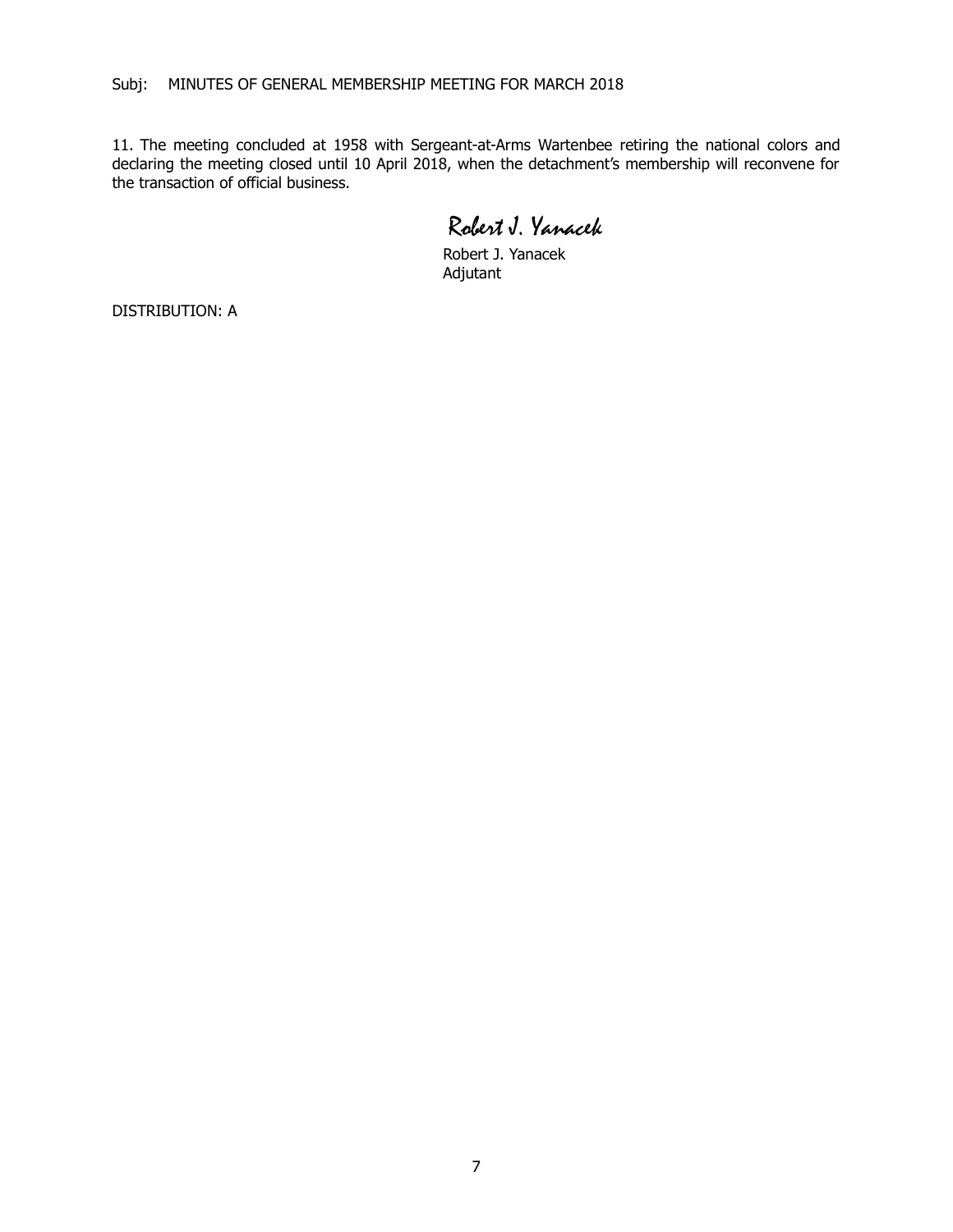# **DETACHMENT MUSTER ROLL FOR MARCH 2018**

| Line | Name                     | <b>Staff Billet</b>    | <b>Remarks</b> |
|------|--------------------------|------------------------|----------------|
| 1.   | Anderson, Stephen E.     |                        | Present        |
| 2.   | Beall, Daniel M.         |                        |                |
| 3.   | Bowser, Oyoma R.         | Junior Vice-Commandant | Present        |
| 4.   | Boyce Sr., Ronald A.     |                        |                |
| 5.   | Clark, Craig T.          |                        |                |
| 6.   | Diaz, Jorge L.           | Paymaster              | Present        |
| 7.   | Dozier, Clare            |                        |                |
| 8.   | Dozier, John J.          |                        |                |
| 9.   | Draper, Frank D.         | Junior Past-Commandant |                |
| 10.  | Fearing Jr., Zenas E.    |                        |                |
| 11.  | Felder, Gary L.          |                        |                |
| 12.  | Figura, John P.          |                        |                |
| 13.  | Gibson, Ron G.           |                        |                |
| 14.  | Gillis, Steven           |                        |                |
| 15.  | Gregory, Timothy G.      |                        | Present        |
| 16.  | Hannon, Scott W.         |                        |                |
| 17.  | Hudson, Daniel R.        | Commandant             | Present        |
| 18.  | Hunley, Thomas M.        |                        |                |
| 19.  | Hurley, Thomas F.        |                        |                |
| 20.  | Keating, Michael A.      | Senior Vice-Commandant |                |
| 21.  | Laney, Russell E.        | Judge Advocate         |                |
| 22.  | Lawrenson, Richard       | Chaplain               |                |
| 23.1 | Lotspeich, Cory B.       |                        |                |
| 24.  | Mason, Ronald L.         |                        |                |
| 25.  | McGrath, Kevin J.        |                        |                |
| 26.  | Messinger Sr., Robert L. |                        |                |
| 27.  | Monroe, James S.         |                        |                |
| 28.  | O'Brien, William W.      |                        |                |
| 29.  | Owens, James W.          |                        |                |
| 30.  | Patrick, Joseph J.       |                        |                |
| 31.  | Patrick, Susan S.        |                        |                |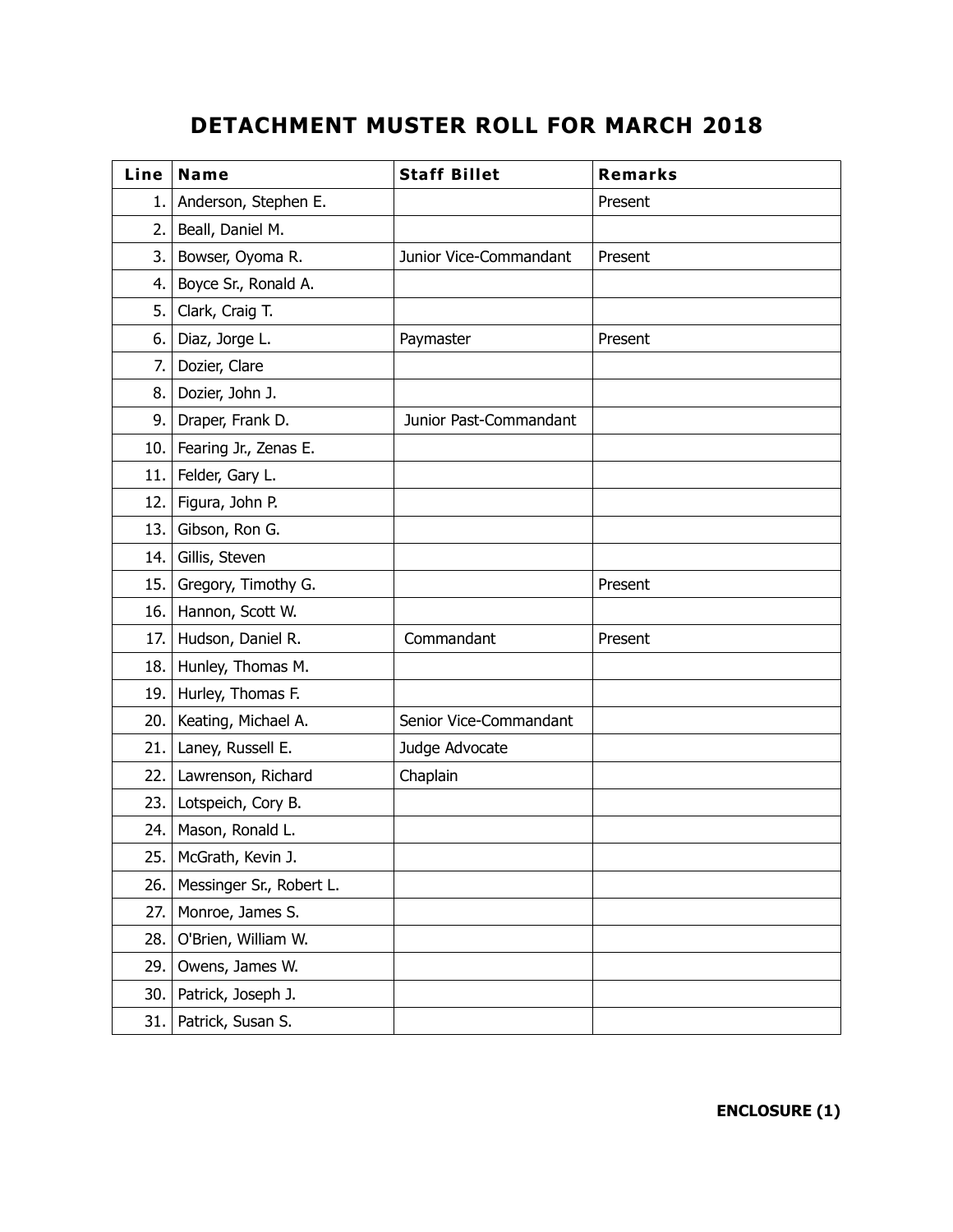### **DETACHMENT MUSTER ROLL FOR MARCH 2018**

| Line | Name                        | <b>Staff Billet</b> | Remarks |
|------|-----------------------------|---------------------|---------|
| 32.  | Pedersen, Martha E.         |                     |         |
| 33.  | Riley III, Edward W.        |                     |         |
| 34.  | Romano, Frederick R.        |                     |         |
| 35.  | Russano, Frank G.           |                     |         |
| 36.  | Scarborough, Christopher L. |                     |         |
| 37.  | Spivey, Elvin L.            |                     |         |
| 38.  | Straub, Charles G.          |                     |         |
| 39.  | Strauss, John O.            |                     |         |
| 40.  | Sulik, Richard              |                     |         |
| 41.  | Sulik, Shirley J.           |                     |         |
| 42.  | Thompson, Dennis R.         | Quartermaster       | Present |
| 43.  | Thompson, Stephen D.        |                     |         |
| 44.  | Wartenbee, Michael W.       | Sergeant-at-Arms    | Present |
| 45.  | Yanacek, Robert J.          | Adjutant            | Present |
| 46.  |                             |                     |         |
| 47.  |                             |                     |         |
| 48.  |                             |                     |         |
| 49.  |                             |                     |         |
| 50.  |                             |                     |         |
| 51.  |                             |                     |         |
| 52.  |                             |                     |         |
| 53.  |                             |                     |         |
| 54.  |                             |                     |         |
| 55.  |                             |                     |         |
| 56.  |                             |                     |         |
| 57.  |                             |                     |         |
| 58.  |                             |                     |         |
| 59.  |                             |                     |         |
| 60.  |                             |                     |         |
| 61.  |                             |                     |         |
| 62.  |                             |                     |         |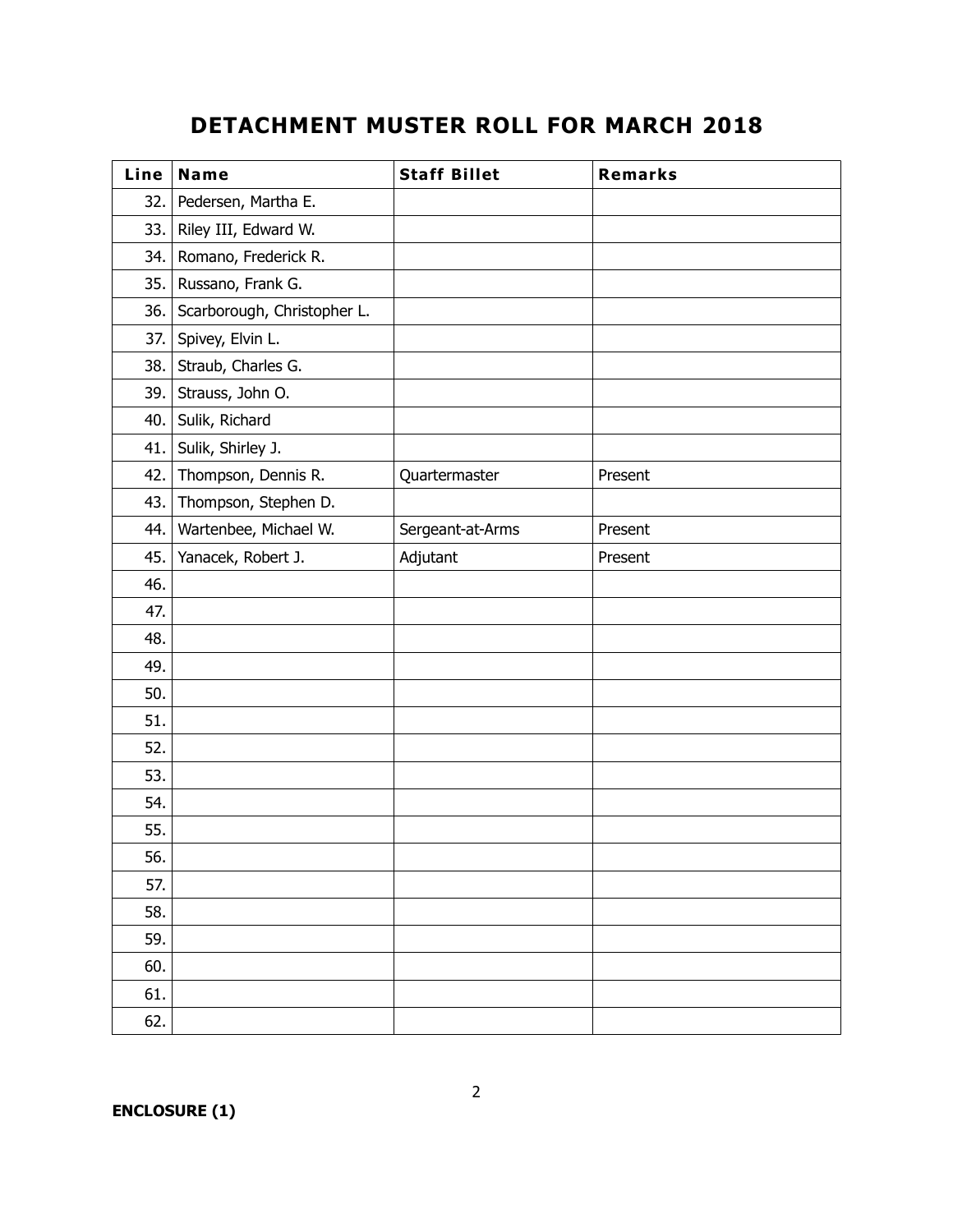| Day      | <b>Date</b>   | <b>Time</b> | <b>Volunteers</b>     |                    |                      |  |
|----------|---------------|-------------|-----------------------|--------------------|----------------------|--|
| Saturday | 31 March 2018 | 1200-1400   | Dan<br>Hudson         |                    |                      |  |
| Saturday | 7 April 2018  | 1200-1400   | <b>Dan</b><br>Hudson  |                    |                      |  |
| Sunday   | 8 April 2018  | 1400-1600   | Robert<br>Yanacek     | Dennis<br>Thompson |                      |  |
| Saturday | 14 April 2018 | 1400-1600   | Tim<br>Gregory        |                    |                      |  |
| Sunday   | 15 April 2018 | 1400-1600   | Robert<br>Yanacek     | Dennis<br>Thompson | Jorge<br><b>Diaz</b> |  |
| Saturday | 21 April 2018 | 1200-1400   | Dan<br>Hudson         |                    |                      |  |
| Sunday   | 22 April 2018 | 1400-1600   | Robert<br>Yanacek     | Dennis<br>Thompson | Dan<br>Hudson        |  |
| Saturday | 28 April 2018 | 1400-1600   | <b>Dan</b><br>Hudson  |                    |                      |  |
| Sunday   | 29 April 2018 | 1400-1600   | Robert<br>Yanacek     | Dennis<br>Thompson | Jorge<br>Diaz        |  |
|          | 5 May 2018    | 0600-0800   | Robert<br>Yanacek     | Dennis<br>Thompson |                      |  |
| Saturday |               | 0800-1000   | <b>Tim</b><br>Gregory |                    |                      |  |

# **2018 SPRING BELK CHARITY SALE**